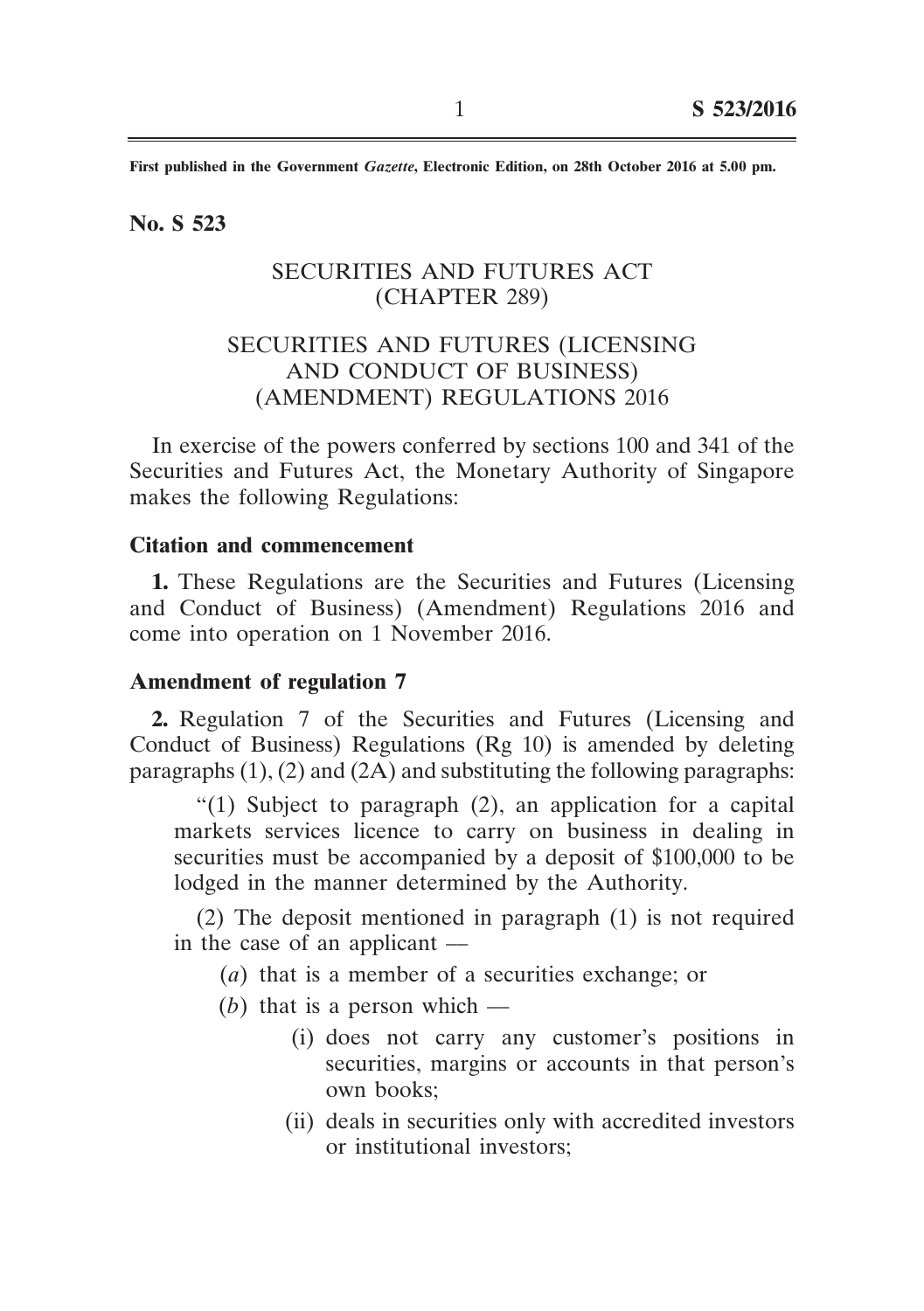- (iii) does not accept money or assets from any customer as settlement of, or as a margin for, or to guarantee or secure, any contract for the purchase or sale of securities by that customer; and
- (iv) does not enter into any transaction with any customer to deal in securities as principal.

(2A) The deposit mentioned in paragraph (1) must be maintained for the entire duration of the licence.

(2B) The deposit mentioned in paragraph (1) must be lodged with the Authority  $-$ 

- (*a*) by making payment through any electronic funds transfer system as the Authority may designate from time to time;
- (*b*) in the form of a banker's guarantee issued by a bank licensed under the Banking Act (Cap. 19); or
- $(c)$  in cash.".

### **Amendment of Third Schedule**

**3.** The Third Schedule to the Securities and Futures (Licensing and Conduct of Business) Regulations is amended ––

- (*a*) by deleting the words "By cheque or in" in the fourth column of item 1 and substituting the word "In";
- (*b*) by deleting the words "by cheque" in paragraph (*a*) in the fourth column of items 2, 5, 6, 7 and 8 and substituting in each case the words "in the manner specified by the Authority,";
- (*c*) by deleting the words "19th December of the preceding year" in paragraph (*b*) in the fourth column of item 2 and substituting the words "the date specified by the Authority in the fee advice";
- (*d*) by deleting the words "by cheque or" in paragraphs (*a*) and  $(b)(i)$  in the fourth column of item 4;
- (*e*) by deleting paragraph (*b*) in the fourth column of item 6 and substituting the following paragraph:
	- $\degree$ (b) Where principal has a GIRO arrangement with the Authority, by GIRO by the date specified by the Authority in the fee advice."; and